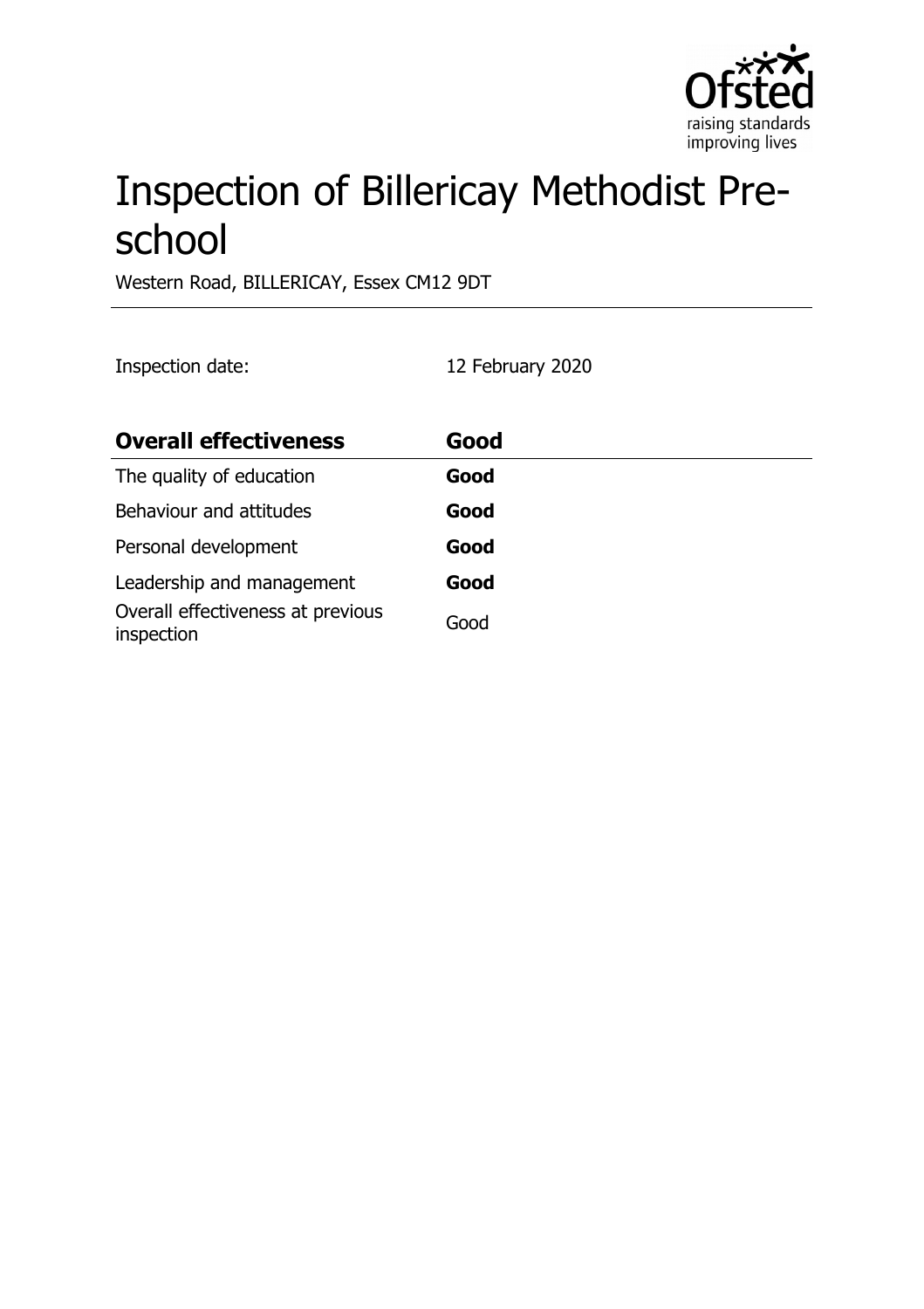

# **What is it like to attend this early years setting?**

#### **The provision is good**

The experienced manager and her enthusiastic team create a warm and welcoming environment where children demonstrate that they feel happy, safe and secure. There is a sense of community at this setting. Staff, parents and children work together in a harmonious way. Children settle very well. They develop close bonds with the staff and their friends, and this contributes positively to children's wellbeing.

Staff support children's physical and emotional needs effectively. They know children well and plan activities according to their interests. Staff provide plenty of encouragement to build children's confidence and support them effectively. Staff have high expectations for all children, which helps to ensure that they make good progress from their starting points. The curriculum is implemented well through good-quality teaching. Children enjoy the outdoors and benefit from fresh air and exercise.

Children are well behaved, kind and considerate. They take turns with others during play and are well mannered. Staff are positive role models for children. They set good examples and provide clear explanations to support children's understanding of positive behaviour. At times, however, staff do not organise activities as well as they could, and they miss some opportunities to extend older children's learning.

### **What does the early years setting do well and what does it need to do better?**

- $\blacksquare$  Staff have a good understanding of how children learn and develop. They complete regular observations and assessments, looking at where the children are in their learning and development and what needs to be done next. The manager closely monitors assessment and its use to ensure that all children make good progress.
- $\blacksquare$  The setting has a robust key-person system. Parents know who their child's key person is and their role in supporting their child. Children's well-being flourishes with the strong emotional attachment to staff. Staff encourage children to understand who they are and what makes them unique. This gives the children a sense of self and promotes their self-esteem. Staff can talk with confidence about the children and their development.
- Staff provide teaching that builds on what children already know and can do. They provide activities that follow children's individual interests and next steps in learning. Staff engage and motivate children to learn. The manager and staff, supported by their local authority adviser, have recently adapted the environment to include a cosy corner and enclosed spaces, to further support the needs of the increasing number of two-year-old children on roll.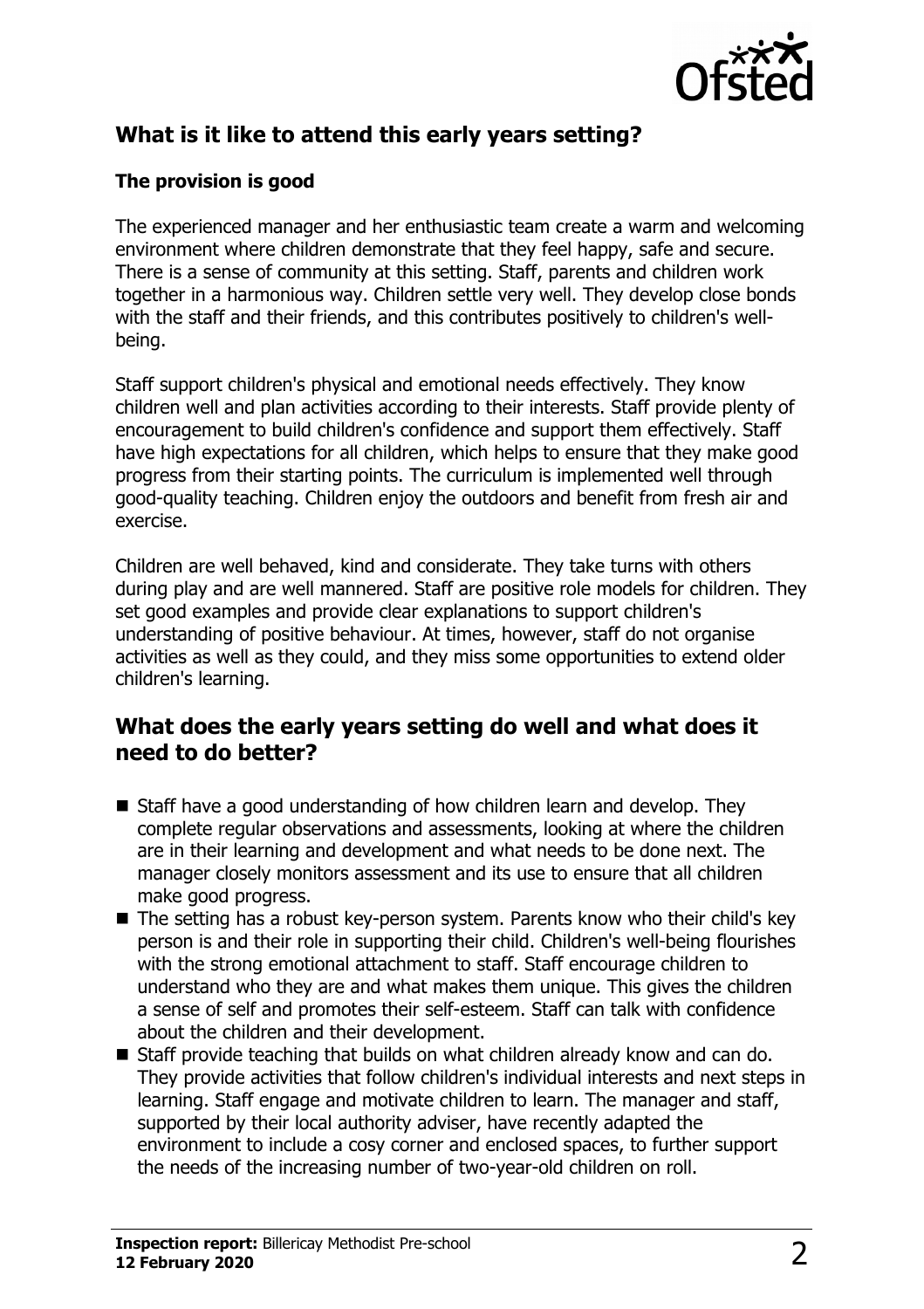

- $\blacksquare$  Partnership with parents is a key strength. Staff foster strong relationships with parents, who praise the pre-school highly. The staff team regularly exchange information with parents about their children's care and early learning. For example, parents are invited to regular meetings to share their children's development and support them in extending children's learning at home.
- $\blacksquare$  The committee and management team work well with the staff to evaluate the effectiveness of the pre-school. Its members have regular meetings and, together, they reflect on practice and identify areas for further improvement. They are committed to continuously raising standards and delivering a highquality provision for children and their families. The manager undertakes regular supervision meetings with staff. However, the manager recognises that she does not make the best possible use of the existing staff supervision system to identify areas where the quality of teaching can be further improved.
- $\blacksquare$  The manager implements policies and procedures effectively, including for complaints, whistle-blowing and behaviour management. Staff complete regular risk assessments to ensure the premises are safe and secure.
- $\blacksquare$  Staff support children's developing language skills well. They introduce words, ask questions, use repetition and act as good role models for communication. For example, they enthusiastically talk to children about the marks they are making with paint. At times, however, some staff miss opportunities to challenge and extend older children's learning and thinking skills further.

# **Safeguarding**

The arrangements for safeguarding are effective.

The manager and staff have completed safeguarding training and have a good understanding of how to keep children safe. They have a good knowledge of the signs and symptoms of abuse and a broad understanding of wider safeguarding issues. Staff know the procedures to follow if they have a concern about a child in their care as well as the whistle-blowing procedure. Documentation supports this, with robust policies and procedures in place. The manager and governance ensure the safety of children who attend the setting. Checks are undertaken to ensure the children are safe at this setting.

# **What does the setting need to do to improve?**

#### **To further improve the quality of the early years provision, the provider should:**

- $\blacksquare$  provide more opportunities for older children to extend their thinking and learning skills
- $\blacksquare$  make the best possible use of the staff supervision system to identify where the quality of teaching can be further improved.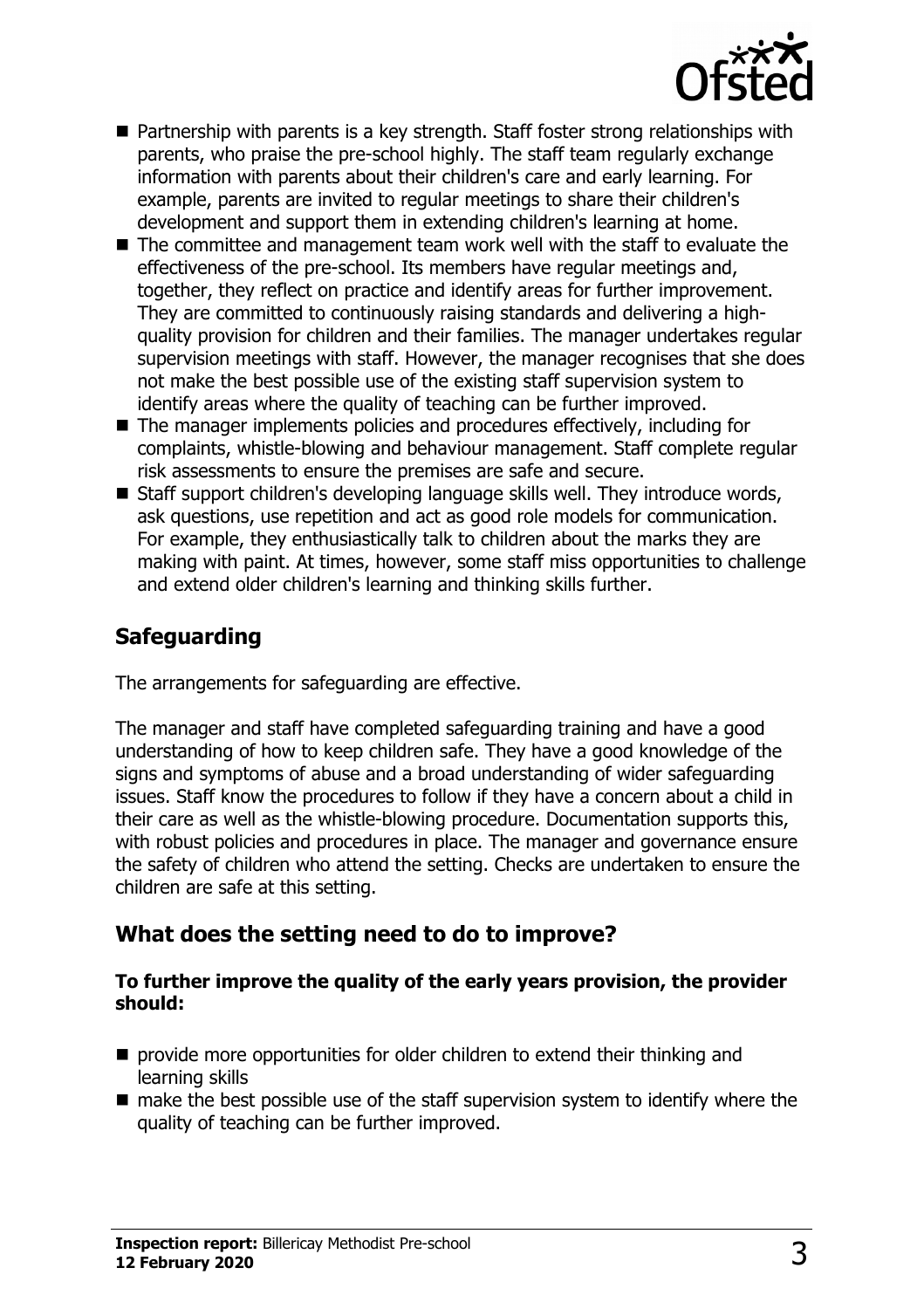

| <b>Setting details</b>                       |                                                         |
|----------------------------------------------|---------------------------------------------------------|
| Unique reference number                      | 650031                                                  |
| <b>Local authority</b>                       | <b>Essex</b>                                            |
| <b>Inspection number</b>                     | 10072995                                                |
| <b>Type of provision</b>                     | Childcare on non-domestic premises                      |
| <b>Registers</b>                             | Early Years Register                                    |
| Day care type                                | Sessional day care                                      |
| Age range of children                        | $2$ to 4                                                |
| <b>Total number of places</b>                | 26                                                      |
| Number of children on roll                   | 35                                                      |
| Name of registered person                    | Billericay Methodist Pre-School Management<br>Committee |
| Registered person unique<br>reference number | RP520395                                                |
| <b>Telephone number</b>                      | 07543 856 616                                           |
| Date of previous inspection                  | 17 May 2016                                             |

## **Information about this early years setting**

Billericay Methodist Pre-school opened in 1960. The pre-school employs eight members of childcare staff. Of these, four hold appropriate early years qualifications at level 3 and one at level 2. The pre-school opens from Monday to Friday, during term time only. Sessions are from 9.15am until 12.15pm with an optional lunch club until 1pm on Tuesday, Wednesday and Thursday. The preschool provides funded early education for two-, three- and four-year-old children.

## **Information about this inspection**

**Inspector** Clair Stockings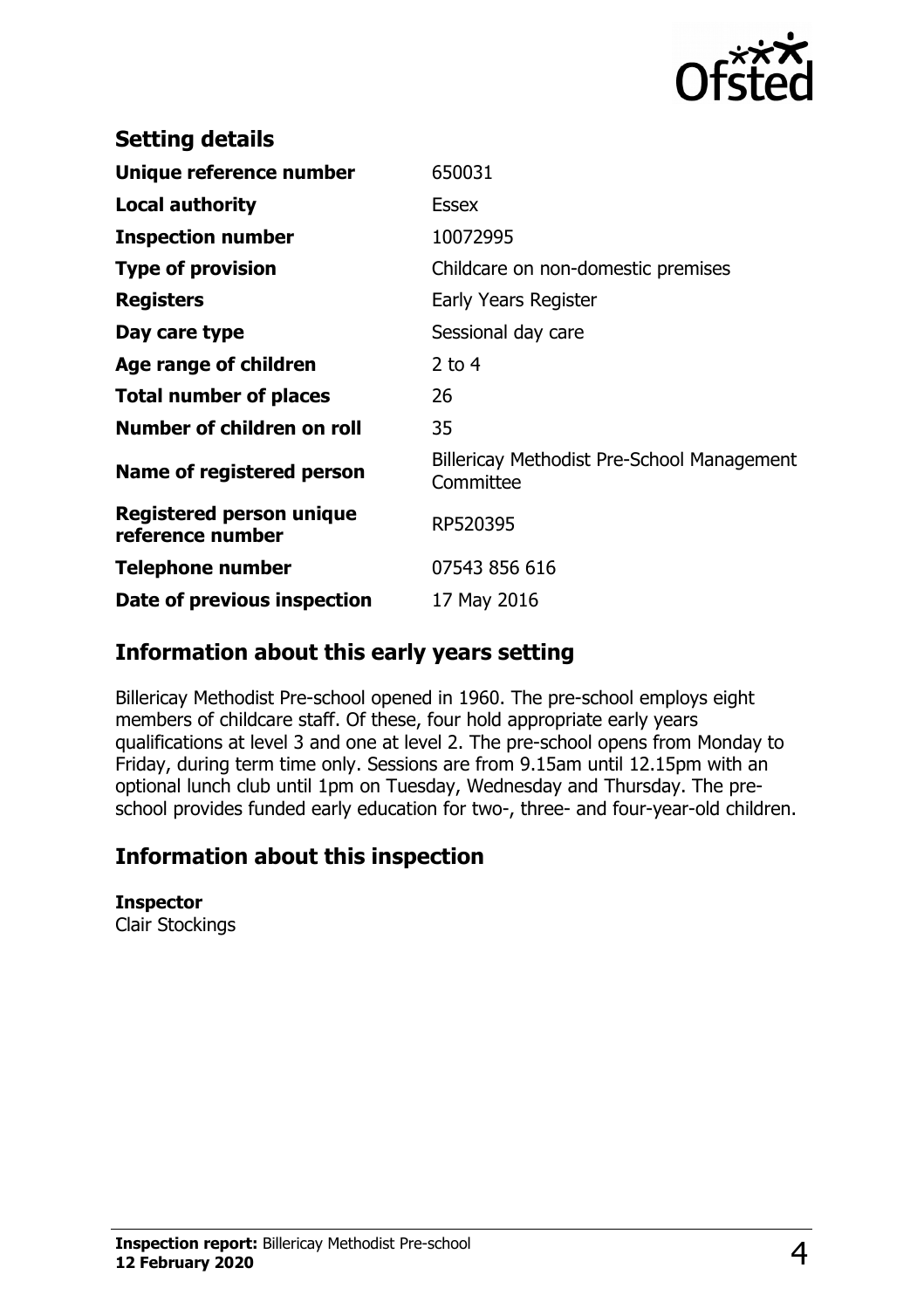

#### **Inspection activities**

- $\blacksquare$  The inspector viewed all areas of the pre-school and discussed the curriculum with the manager and staff.
- $\blacksquare$  The inspector carried out a joint observation with the manager.
- $\blacksquare$  The inspector spoke to parents and children during the inspection and took account of their views.
- $\blacksquare$  The inspector spoke to some members of staff at appropriate times during the inspection and held meetings with the management team.
- The inspector sampled documentation, including risk assessments, children's records and evidence of paediatric first-aid training.
- $\blacksquare$  The inspector observed the quality of teaching and the support for children's learning during activities inside.

We carried out this inspection under sections 49 and 50 of the Childcare Act 2006 on the quality and standards of provision that is registered on the Early Years Register. The registered person must ensure that this provision complies with the statutory framework for children's learning, development and care, known as the early years foundation stage.

If you are not happy with the inspection or the report, you can [complain to Ofsted.](http://www.gov.uk/complain-ofsted-report)